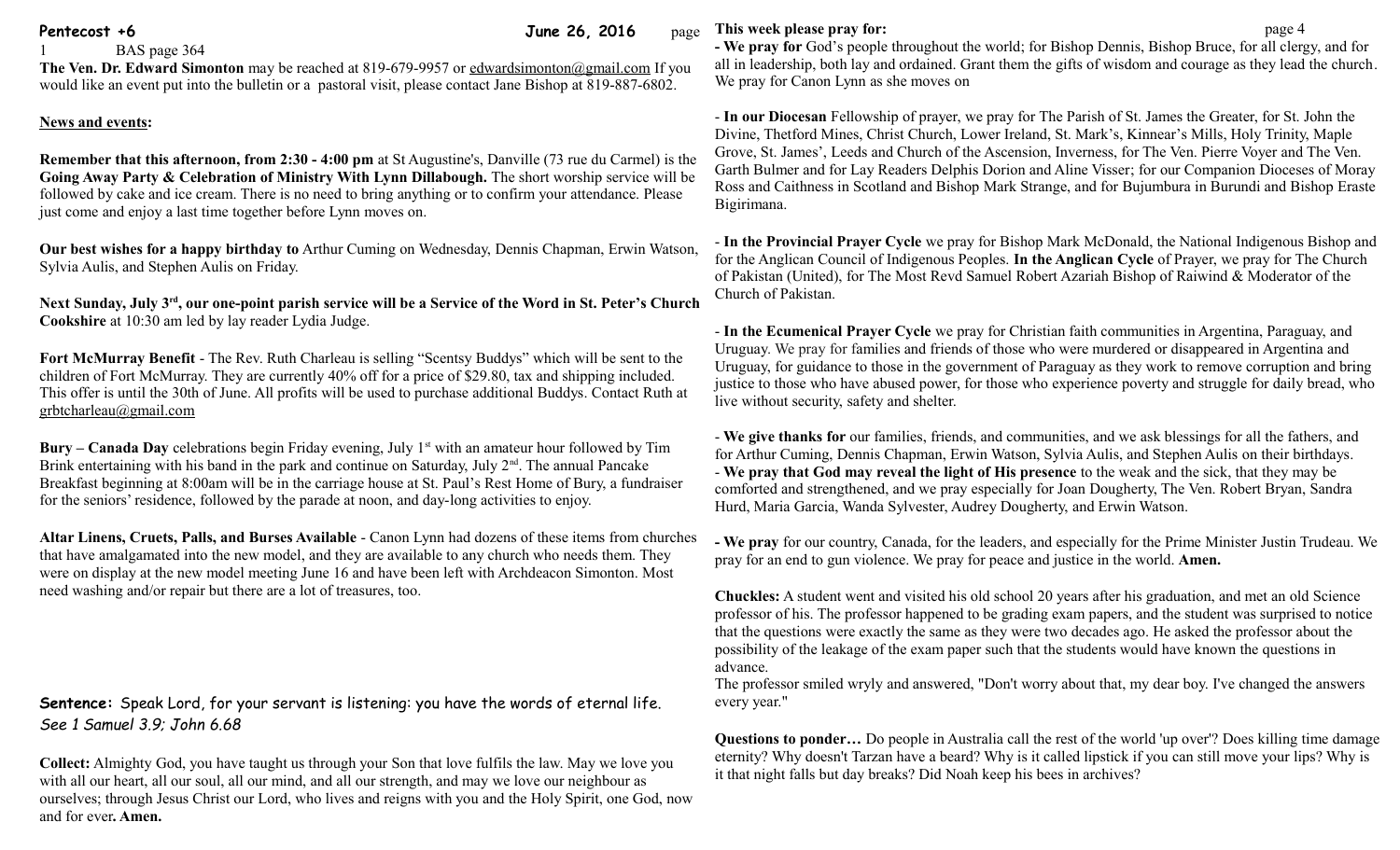**Readings for Pentecost +7 (Proper 14) July 3, 2016** (Year C)

**A Reading from the Second Book of Kings…**Naaman, commander of the army of the king of Aram, was a great man and in high favour with his master, because by him the Lord had given victory to Aram. The man, though a mighty warrior, suffered from leprosy.<sup>2</sup>Now the Arameans on one of their raids had taken a young girl captive from the land of Israel, and she served Naaman's wife.<sup>3</sup>She said to her mistress, "If only my lord were with the prophet who is in Samaria! He would cure him of his leprosy."<sup>4</sup>So Naaman went in and told his lord just what the girl from the land of Israel had said.<sup>5</sup>And the king of Aram said, "Go then, and I will send along a letter to the king of Israel." He went, taking with him ten talents of silver, six thousand shekels of gold, and ten sets of garments. He brought the letter to the king of Israel, which read, "When this letter reaches you, know that I have sent to you my servant Naaman, that you may cure him of his leprosy."<sup>7</sup>When the king of Israel read the letter, he tore his clothes and said, "Am I God, to give death or life, that this man sends word to me to cure a man of his leprosy? Just look and see how he is trying to pick a kingdom of God has come nearto you.'<sup>10</sup>But whenever you enter a town and they do not welcome you, go quarrel with me."<sup>8</sup>But when Elisha the man of God heard that the king of Israel had torn his clothes, he sent a message to the king, "Why have you torn your clothes? Let him come to me, that he may learn that there is a prophet in Israel." <sup>9</sup>So Naaman came with his horses and chariots, and halted at the entrance of Elisha's house.<sup>10</sup>Elisha sent a messenger to him, saying, "Go, wash in the Jordan seven times, and your flesh shall be restored and you shall be clean."<sup>11</sup>But Naaman became angry and went away, saying, "I thought that for me he would surely come out, and stand and call on the name of the Lord his God, and would wave his hand over the spot, and cure the leprosy!<sup>12</sup>Are not Abana and Pharpar, the rivers of Damascus, better than all the waters of Israel? Could I not wash in them, and be clean?" He turned and went away in a rage.<sup>13</sup>But his servants approached and said to him, "Father, if the prophet had commanded you to do something difficult, would you not have done it? How much more, when all he said to you was, 'Wash, and be clean'?"<sup>14</sup>So he went down and immersed himself seven times in the Jordan, according to the word of the man of God; his flesh was restored like the flesh of a young boy, and he was clean. *2 Kings 6:1-14* 

**Psalm 30 (**BAS page 739)

**A Reading from the Letter of Paul to the Galatians…**(My friends, if anyone is detected in a transgression, you who have received the Spirit should restore such a one in a spirit of gentleness. Take care that you yourselves are not tempted.<sup>2</sup>Bear one another's burdens, and in this way you will fulfill the law of Christ.<sup>3</sup>For if those who are nothing think they are something, they deceive themselves.<sup>4</sup>All must test their own work; then that work, rather than their neighbor's work, will become a cause for pride.<sup>5</sup>For all must carry their own loads. Those who are taught the word must share in all good things with their teacher.)

 $7$ Do not be deceived; God is not mocked, for you reap whatever you sow. <sup>8</sup>If you sow to your own flesh, you will reap corruption from the flesh; but if you sow to the Spirit, you will reap eternal life from the Spirit.<sup>9</sup>So let us not grow weary in doing what is right, for we will reap at harvest-time, if we do not give up.<sup>10</sup>So then, whenever we have an opportunity, let us work for the good of all, and especially for those of the family of faith. <sup>11</sup>See what large letters I make when I am writing in my own hand!<sup>12</sup>It is those who want to make a good showing in the flesh that try to compel you to be circumcised—only that they may not be persecuted for the cross of Christ.<sup>13</sup>Even the circumcised do not themselves obey the law, but they want you to be circumcised so that they may boast about your flesh.<sup>14</sup>May I never boast of anything except the cross of our Lord Jesus Christ, by which the world has been crucified to me, and I to the world.<sup>15</sup>For

neither circumcision nor uncircumcision is anything; but a new creation is everything!<sup>16</sup>As for those who will follow this rule—peace be upon them, and mercy, and upon the Israel of God. *Galatians 6:(1-6) 7-16* 

**The Holy Gospel of our Lord Jesus Christ according to Luke…**After this the Lord appointed seventy others and sent them on ahead of him in pairs to every town and place where he himself intended to go.<sup>2</sup>He said to them, "The harvest is plentiful, but the labourers are few; therefore ask the Lord of the harvest to send out labourers into his harvest.<sup>3</sup>Go on your way. See, I am sending you out like lambs into the midst of wolves.<sup>4</sup>Carry no purse, no bag, no sandals; and greet no one on the road.<sup>5</sup>Whatever house you enter, first say, 'Peace to this house!'<sup>6</sup>And if anyone is there who shares in peace, your peace will rest on that person; but if not, it will return to you.<sup>7</sup>Remain in the same house, eating and drinking whatever they provide, for the labourer deserves to be paid. Do not move about from house to house.<sup>8</sup>Whenever you enter a town and its people welcome you, eat what is set before you; <sup>9</sup>cure the sick who are there, and say to them, 'The out into its streets and say,<sup>11</sup>'Even the dust of your town that clings to our feet, we wipe off in protest against you. Yet know this: the kingdom of God has come near.'<sup>16</sup>"Whoever listens to you listens to me, and whoever rejects you rejects me, and whoever rejects me rejects the one who sent me." <sup>17</sup>The seventy returned with joy, saying, "Lord, in your name even the demons submit to us!"<sup>18</sup>He said to them, "I watched Satan fall from heaven like a flash of lightning.<sup>19</sup>See, I have given you authority to tread on snakes and scorpions, and over all the power of the enemy; and nothing will hurt you.<sup>20</sup>Nevertheless, do not rejoice at this, that the spirits submit to you, but rejoice that your names are written in heaven." *Luke 10:1-11, 16-20*

**Reflection:** Over the last few weeks we've been looking at what the Gospel of Luke has to teach us about faith. It should come as no surprise to us that any study of faith leads inevitably to the call to discipleship. That's what Jesus did--he called people to faith by calling them to follow him in discipleship. And we should also not be surprised that any study of Jesus' call to discipleship also leads us to the Kingdom of God. The heart of Jesus' message was that God's Kingdom, which is defined by justice, grace, and compassion, was a present reality for those who responded in faith to his call.

Jesus sent out seventy disciples to do what he had been doing--spreading compassion and mercy and telling people who respond in faith that "God's kingdom is right on your doorstep!". But there were competing kingdoms and contradictory loyalties in Jesus' day, as well as those we face today, and he knew that some would not be willing to give up. And so they were to say: that the Kingdom of God was right on their doorstep (Lk. 10:11)!

We are called to follow Jesus in discipleship, practicing the values of the Kingdom of God among a people who have given their loyalty to a lot of other kingdoms (money, possessions, fame, etc.). And we are called to proclaim the message to one and all: the Kingdom of God is right here. Like Jesus' original disciples, we should not be surprised that some will respond with faith and some will not be willing to give up their allegiance to those other kingdoms.

It is the testimony of the Scriptures from the very beginning--especially in the Psalms--that God's reign of compassion and justice is the truth that defines our lives. All the other "kingdoms" may promise to make us happy, but only following Jesus in living out the values of the Kingdom of God can bring true fulfillment to life. God's reign of grace and truth and love and peace is the ultimate reality before which all other competing loyalties will eventually fade. – Alan Brehm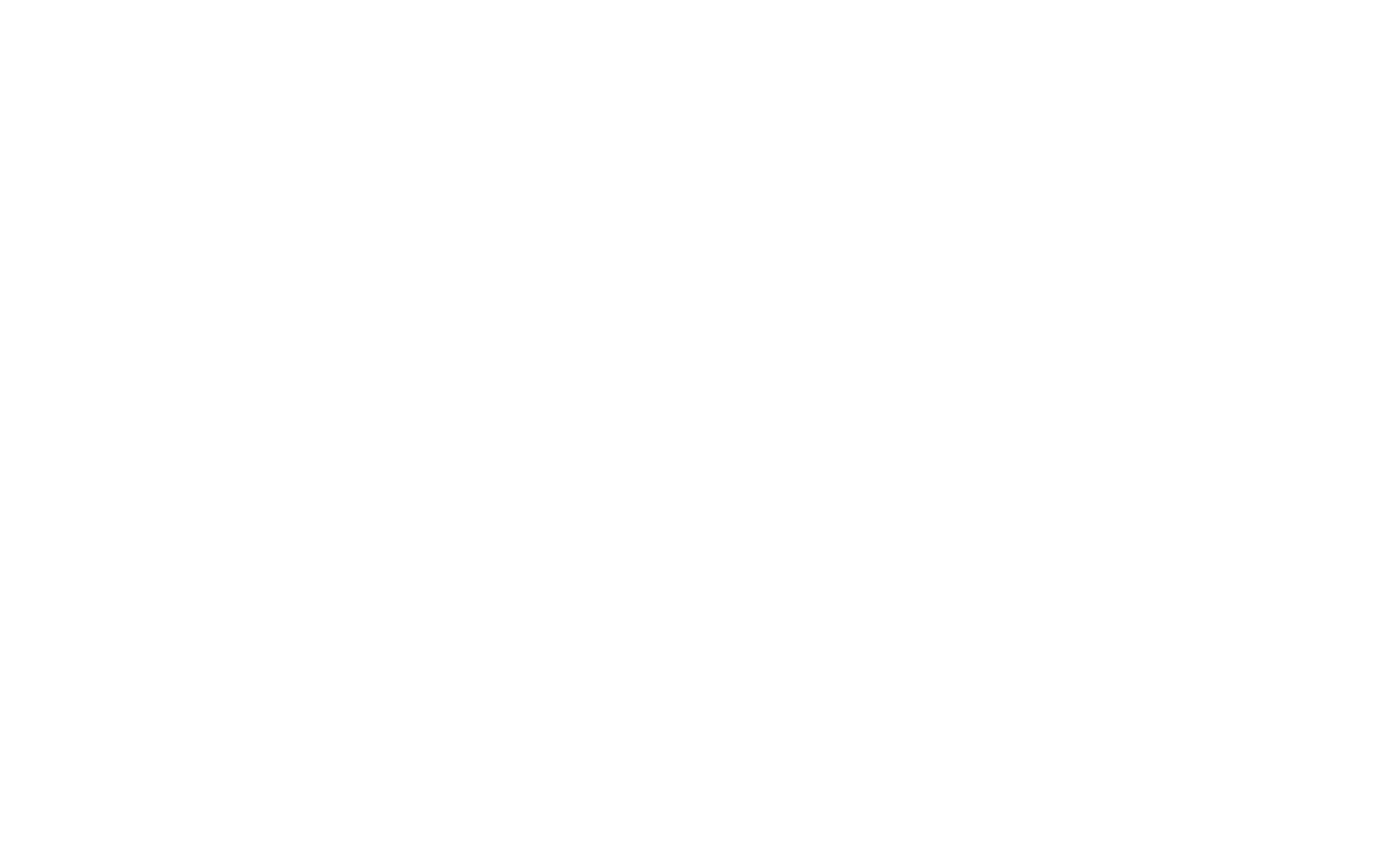